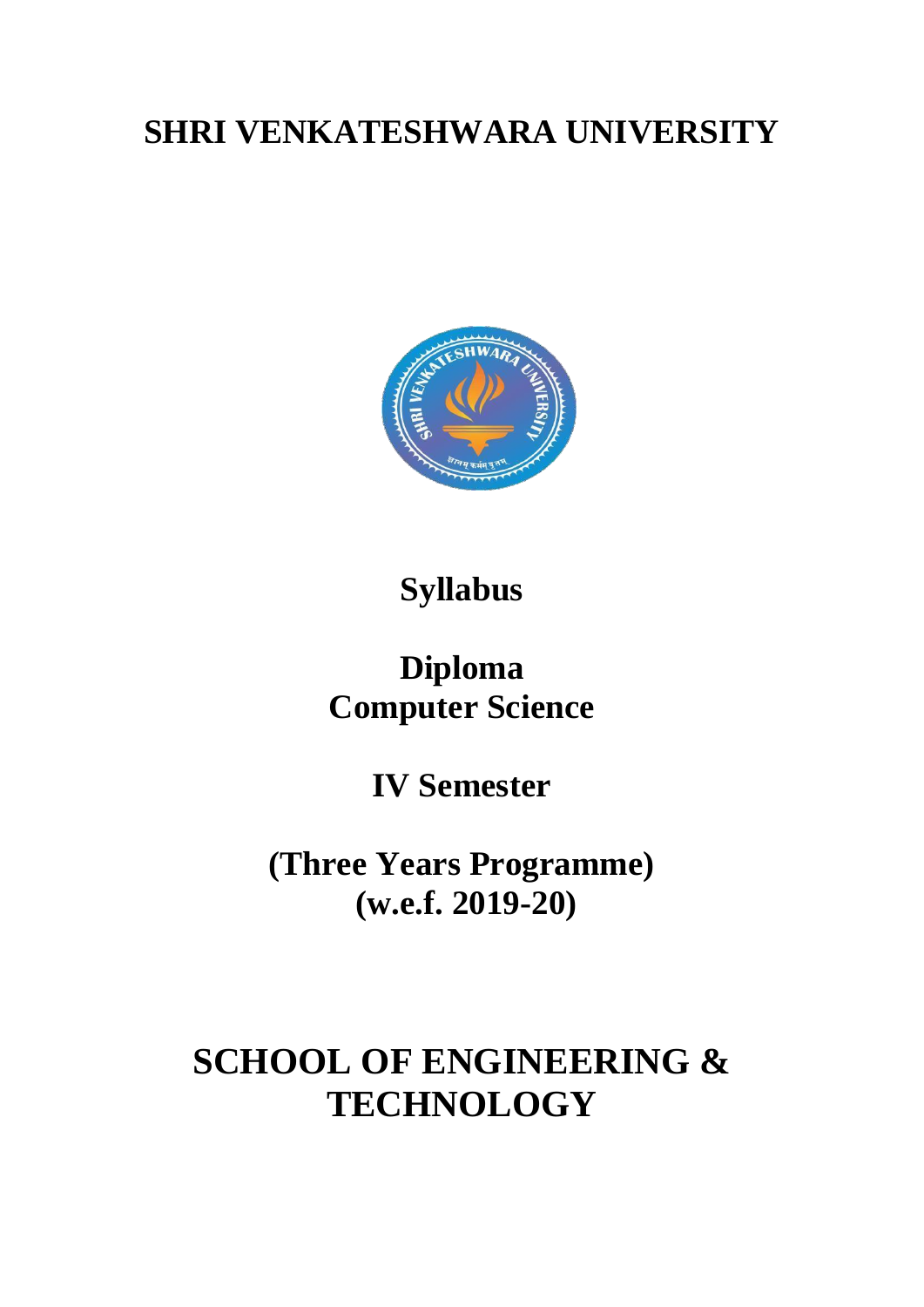| <b>Computer Science</b> |                                                                                     |                                                        |                |                  |                          |                        |           |                  |                            |                 |                          |                 |                  |
|-------------------------|-------------------------------------------------------------------------------------|--------------------------------------------------------|----------------|------------------|--------------------------|------------------------|-----------|------------------|----------------------------|-----------------|--------------------------|-----------------|------------------|
|                         |                                                                                     |                                                        |                |                  |                          | <b>IV - SEMESTER</b>   |           |                  |                            |                 |                          |                 |                  |
| <b>Sl</b>               | <b>Subject</b><br><b>Codes</b>                                                      | <b>Subject</b>                                         | <b>Periods</b> |                  | <b>Evaluation Scheme</b> |                        |           |                  | End<br><b>Semester</b>     |                 | <b>Tota</b>              | <b>Credit</b>   |                  |
| ${\bf N}$<br>0.         |                                                                                     |                                                        | L              | T                | ${\bf P}$                | $\overline{\text{CT}}$ | <b>TA</b> | <b>Tota</b><br>1 | $\mathbf P$<br>$\mathbf S$ | TE              | ${\bf P}$<br>$\mathbf E$ | ı               |                  |
| $\mathbf{1}$            | <b>PCS-401</b>                                                                      | <b>Operating Systems</b>                               | $\overline{2}$ | $\overline{0}$   | $\boldsymbol{0}$         | 20                     | 10        | 30               |                            | 70              |                          | 100             | $\overline{2}$   |
| $\overline{2}$          | <b>PCS-402</b>                                                                      | Introduction to DBMS                                   | $\overline{2}$ | $\overline{0}$   | $\boldsymbol{0}$         | 20                     | 10        | 30               |                            | 70              |                          | 100             | $\overline{2}$   |
| 3                       | <b>PCS-403</b>                                                                      | Computer<br>Networks                                   | $\overline{2}$ | $\overline{0}$   | $\overline{0}$           | 20                     | 10        | 30               |                            | 70              |                          | 100             | $\overline{2}$   |
| $\overline{\mathbf{4}}$ | <b>PCS-404</b>                                                                      | Web Technologies                                       | $\overline{2}$ | $\boldsymbol{0}$ | $\overline{0}$           | 20                     | 10        | $\overline{30}$  |                            | $\overline{70}$ |                          | 100             | $\sqrt{2}$       |
| 5                       | <b>PCS-405</b>                                                                      | Software<br>Engineering                                | 3              | $\overline{0}$   | $\overline{0}$           | 20                     | 10        | 30               |                            | 70              |                          | 100             | $\overline{3}$   |
| 6                       | <b>PCS-406</b>                                                                      | Project Management                                     | $\overline{3}$ | $\overline{0}$   | $\overline{0}$           | 20                     | 10        | $\overline{30}$  |                            | $\overline{70}$ |                          | 100             | $\overline{3}$   |
| $\overline{7}$          | <b>PCS-411</b>                                                                      | <b>Operating Systems Lab</b>                           | $\overline{0}$ | $\overline{0}$   | $\overline{2}$           |                        |           |                  | $\overline{10}$            |                 | $\overline{15}$          | $\overline{25}$ | $\mathbf{1}$     |
| 8                       | <b>PCS-412</b>                                                                      | Introduction to DBMS<br>Lab                            | $\overline{0}$ | $\overline{0}$   | $\overline{2}$           |                        |           |                  | $\overline{10}$            |                 | 15                       | $\overline{25}$ | $\mathbf{1}$     |
| 9                       | <b>PCS-413</b>                                                                      | <b>Computer Networks Lab</b>                           | $\mathbf{0}$   | $\boldsymbol{0}$ | $\overline{2}$           |                        |           |                  | 10                         |                 | $\overline{15}$          | 25              | $\mathbf{1}$     |
| 10                      | <b>PCS-414</b>                                                                      | Web Technologies Lab                                   | $\overline{0}$ | $\overline{0}$   | $\overline{2}$           |                        |           |                  | $\overline{10}$            |                 | $\overline{15}$          | 25              | $\mathbf{1}$     |
| $\overline{11}$         | <b>PCS-415</b>                                                                      | <b>Minor Project</b>                                   | $\overline{0}$ | $\mathbf{0}$     | $\overline{4}$           |                        |           |                  | 50                         |                 |                          | 50              | $\overline{2}$   |
| 12                      | <b>PMC-418</b>                                                                      | <b>Essence of Indian</b><br>Knowledge and<br>Tradition | $\overline{2}$ | $\overline{0}$   | $\overline{0}$           | 20                     | 10        | $\overline{70}$  |                            |                 |                          |                 | $\boldsymbol{0}$ |
|                         | Essence of Indian Knowledge and Tradition- Noncredit Mandatory courses<br>750<br>20 |                                                        |                |                  |                          |                        |           |                  |                            |                 |                          |                 |                  |

Г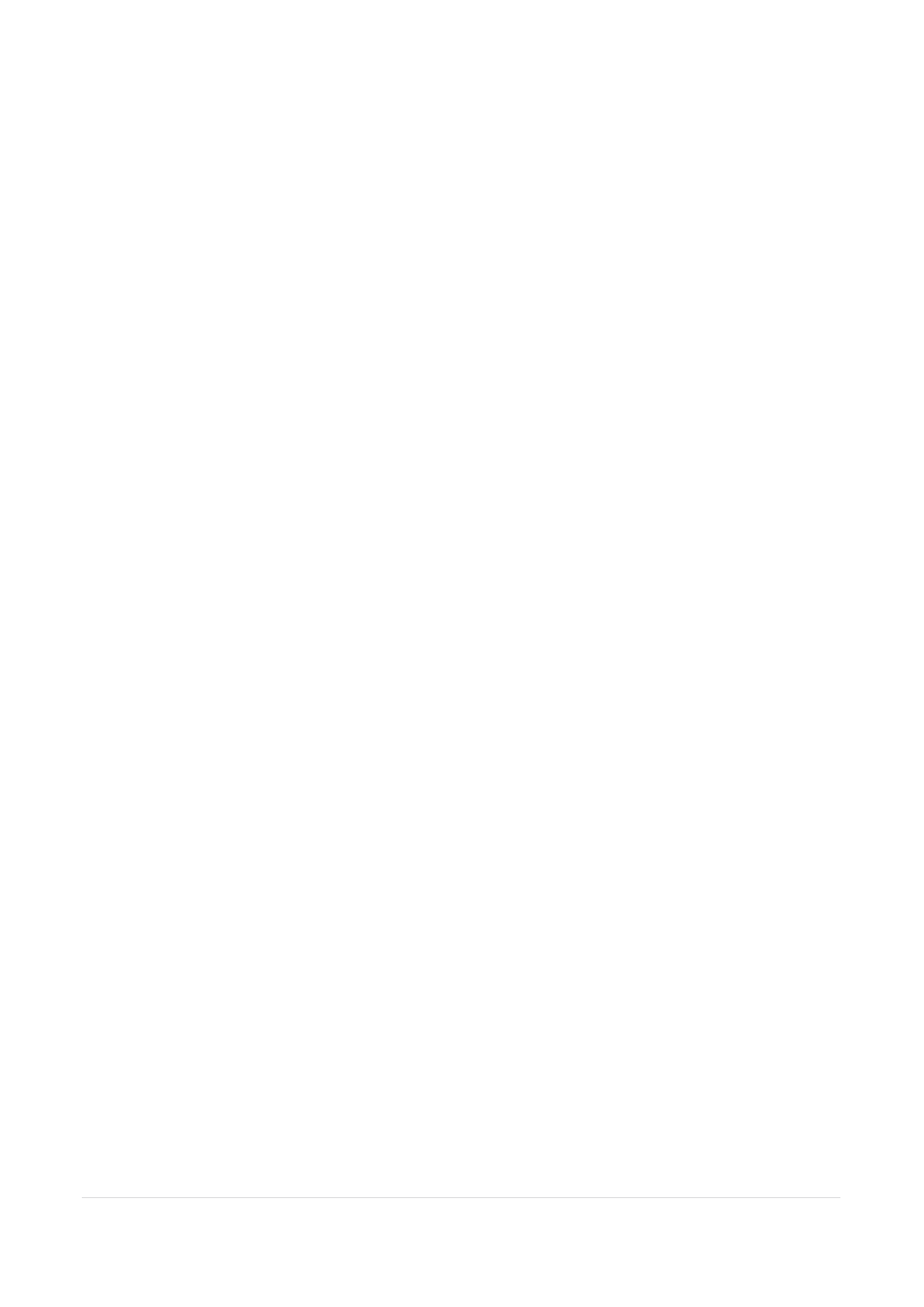| Course Code       | PCS-412                  |
|-------------------|--------------------------|
| Course Title      | Introduction to DBMS Lab |
| Number of Credits | (L: 0, T: 0, P: 2)       |

This Lab course is intended to practice whatever is taught in theory class of 'Introduction to DBMS'. A few sample case studies are listed with some suggested activities. More case studies may be added to this list. You need to develop these case studies, apply all relevant concepts learnt in theory class as the course progress, identify activities/operations that may be performed on the database. It will be a good idea to also use concepts learnt in the course on Software Engineering/SSAD.

#### **Course Content:**

| S.No.         | <b>Topics for Practice</b>                                                                                                                                                                                                               |
|---------------|------------------------------------------------------------------------------------------------------------------------------------------------------------------------------------------------------------------------------------------|
|               | Case Study-1: Employee database – 'Create' employee table, 'Select' and display an em-<br>ployee matching a given condition, 'Delete' duplicate records, delete rows using triggers,<br>insert and update records, find net salary, etc. |
|               | Case Study-2: Visitor Management database                                                                                                                                                                                                |
| $\mathcal{R}$ | Case Study-3: Students Academic database                                                                                                                                                                                                 |
|               | Case Study-4: Inventory Management System database                                                                                                                                                                                       |
|               | Case study-5: Bank Operations database                                                                                                                                                                                                   |
| 6             | Case Study-6: Bus Operator (Roadways) – Do related activities such as prepare E-R Mod-el,<br>Relational Model, do Normalisation, Create Tables, Insert data, Delete Data, Query da-<br>tabase, create stored procedures, etc.            |

This is a skill course. More student practice and try to find solution on their own, better it will be.

#### **Reference Books:**

- 1. Elmasri & Navathe, Fundamentals of Database Systems, Pearson Education
- 2. Raghurama Krishnan, Johannes Gehrke, DatabaseManagementSystems, Tata McGraw-Hill, New Delhi,India.
- 3. Abraham Silberschatz, Henry F.Korth, S. Sudarshan, Database System Concepts, McGraw- Hill, New Delhi,India.
- 4. Introduction to Database Systems, C.J.Date, PearsonEducation
- 5. Introduction to SQL, Rick F.Vander Lans, PearsonEducation

#### **Course outcomes:**

After completing the course, the students will understand (i) how to design adatabase, database-based applications (ii) How to use a DBMS (iii) the critical role of database system in designing several information system-based software systems or applications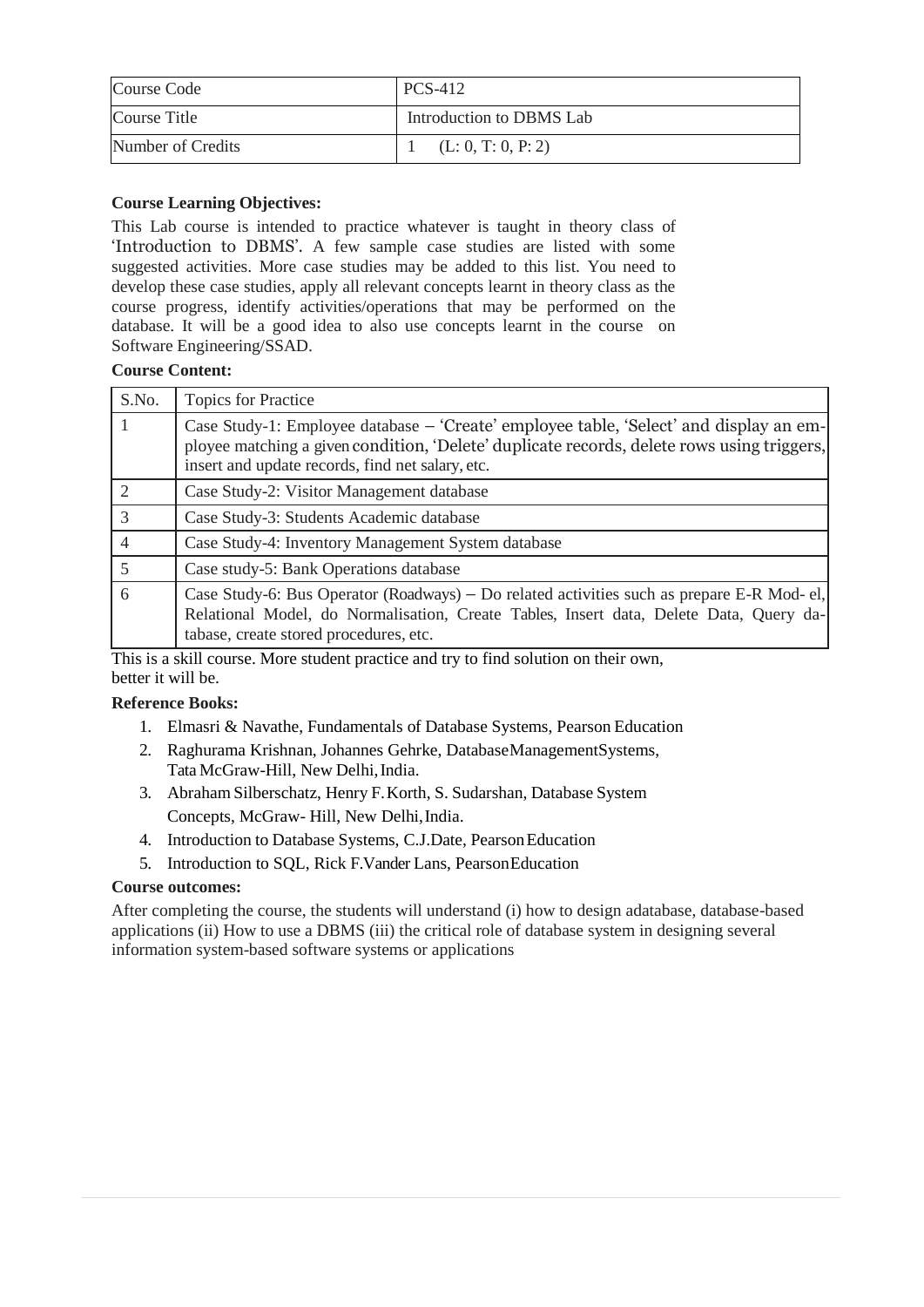| Course Code       | <b>PCS-411</b>               |
|-------------------|------------------------------|
| Course Title      | <b>Operating Systems Lab</b> |
| Number of Credits | 1(L:0, T:0, P:2)             |

This Lab course is intended to practice and do experiment on concepts taught in theory class of 'Operating Systems' and gain insight into functioning of the Operating Systems.

Course Content:

| S.No.          | <b>Topics for Practice</b>                                                                                                                                                                                                |
|----------------|---------------------------------------------------------------------------------------------------------------------------------------------------------------------------------------------------------------------------|
|                | Revision practice of various commands like man, cp, mv, ln, rm, unlink, mkdir, rmdir, etc and<br>many more that were learnt in IT Workshop course and later.                                                              |
| $\overline{2}$ | Implement two way process communication using pipes                                                                                                                                                                       |
| 3              | Implement message queue form of IPC                                                                                                                                                                                       |
| $\overline{4}$ | Implement shared memory and semaphore form of IPC                                                                                                                                                                         |
| 5              | Simulate the CPU scheduling algorithms - Round Robin, SJF, FCFS, priority                                                                                                                                                 |
| 6              | Simulate Bankers algorithm for Deadlock Avoidance and Prevention                                                                                                                                                          |
| 17             | Simulate all FIFO Page Replacement Algorithm using C program                                                                                                                                                              |
| 8              | Simulate all LRU Page Replacement Algorithms using C program                                                                                                                                                              |
| 9              | Simulate Paging Technique of Memory Management                                                                                                                                                                            |
| 10             | Practice various commands/utilitiessuch as catnl, uniq, tee, pg, comm, cmp, diff, tr, tar, cpio,<br>mount, umount, find, umask, ulimit, sort, grep, egrep, fgrep cut, paste, join, du, df, ps, who,<br>etc and many more. |

This is a skill course. More student practice and try to find solution on theirown, better it will be.

Reference Books:

- 1. Operating System Concepts, Silberschatz, Abraham and Galvin, Peter, Wiley India Limited
- 2. UNIX Concepts and Applications, Sumitabha Das, McGraw-Hill Education
- 3. Operating System Concepts, Ekta Walia, Khanna Publishing House

Course outcomes:

Students should be able to demonstrate basic knowledge about Operating System, bable to apply OS concepts such as processes, memory and file systems to system design, able to configure OS in an efficient and secure manner, and become an advance user of operating system.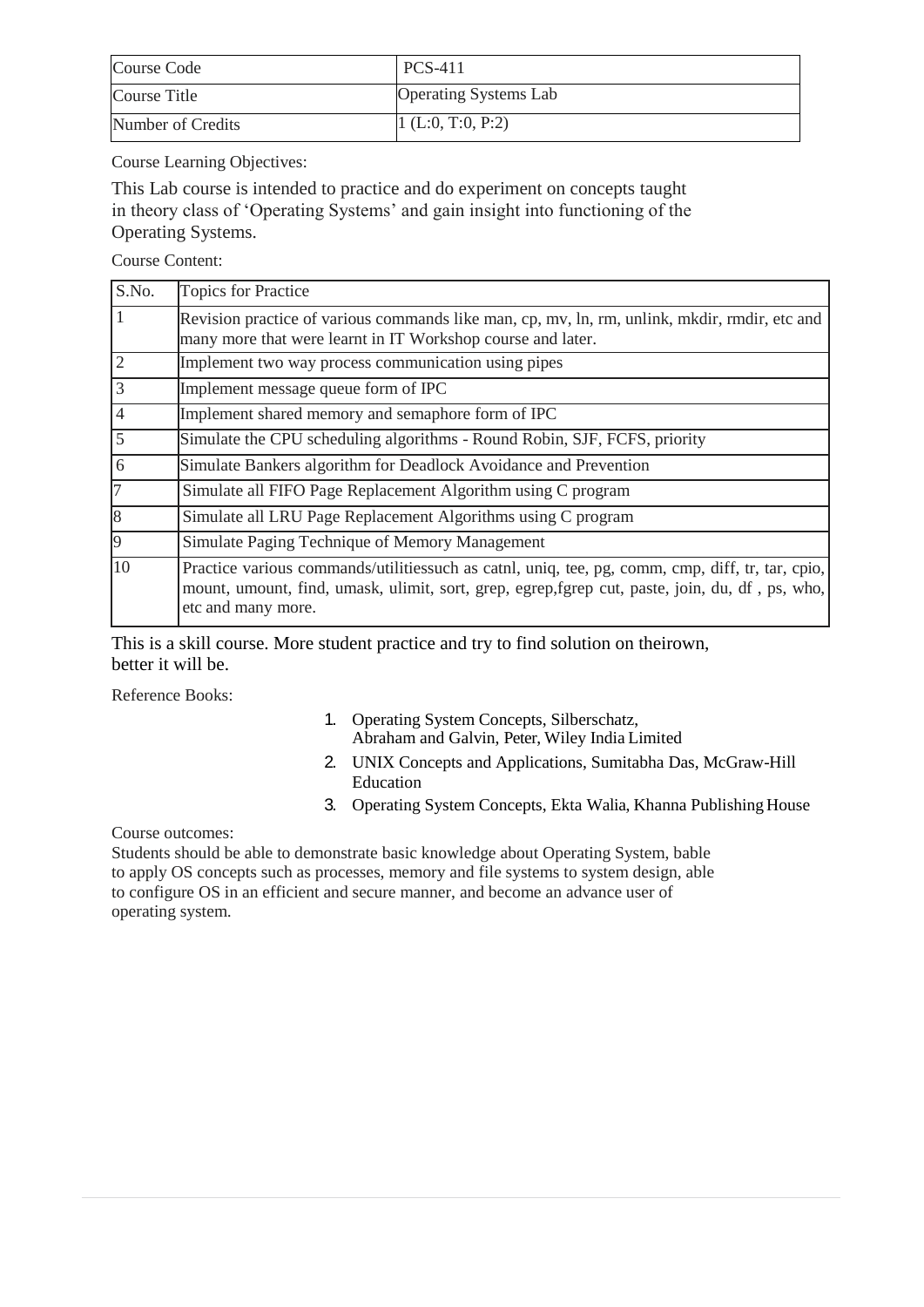| Course Code       | <b>PCS-414</b>       |
|-------------------|----------------------|
| Course Title      | Web Technologies Lab |
| Number of Credits | 1(L:0, T:0, P:2)     |

This Lab course is intended to practice whatever is taught in theory class of 'Web Technologies'. Some of the things that should necessary be covered in lab are listed below:

#### **Course Content:**

| S.No. | <b>Topics for Practice</b>                                                                                  |
|-------|-------------------------------------------------------------------------------------------------------------|
|       | <b>Coding Server Client Programs</b>                                                                        |
|       | Developing Web Application using HTML, JavaScript                                                           |
| 3     | Developing Advanced Web Application Programs using CSS                                                      |
|       | <b>Practicing PHP: Basics</b>                                                                               |
|       | Practicing PHP : Web Application Development                                                                |
| 6     | Practicing PHP: MySql - tiered Applications                                                                 |
|       | Developing a fully functional Web Service Application using all the technologies learned in<br>this course. |

This is a skill course. More student practice and try to find solution on their own, better it will be.

#### **Reference Books:**

- 1. "Web Technologies--A Computer Science Perspective", JeffreyC.Jackson,
- 2. "Internet & WorldWide WebHow To Program",Deitel, Deitel, Goldberg, Pearson Education
- 3. "Web programming- Building Internet Application", ChrisBales
- 4. Web Applications: Concepts and Real World Design, Knuckles

#### **Course outcomes:**

Student will be able to program web applications using and will be able to do the following:

- Use LAMP Stack for web applications
- Use Tomcat Server for Servlets and JSPs
- Write simple applications with Technologies like HTML, Javascript, AJAX, PHP, Servlets and JSPs
- Connect to Database and get results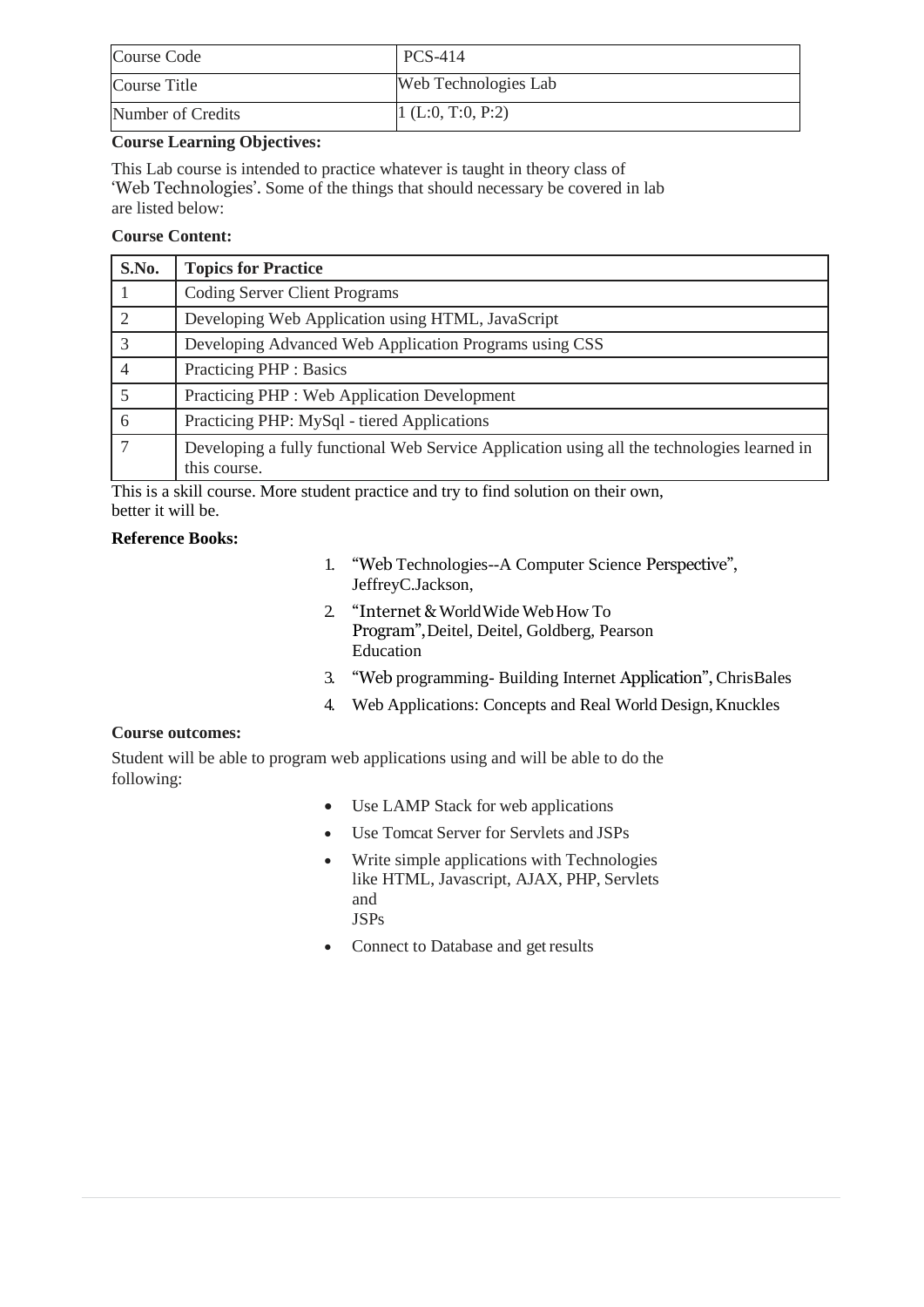| Course Code         |                           |
|---------------------|---------------------------|
| <b>Course Title</b> | <b>Project Management</b> |
| Number of Credits   | 3 (L: 3, T: 0, P: 0)      |

To develop the idea of project plan, from defining and confirming the project goals and objectives, identifying tasks and how goals will be achieved.

To develop an understanding of key project management skills and strategies.

#### **Course Content:**

**UNIT-I: Concept of a project**: Classification of projects- importance of project management- The

project life cycle- establishing project priorities (scope-costtime)project priority matrix- work break down structure.

**UNIT-II: Capital budgeting process:** Planning- Analysis-Selection-

Financing-Implementation-Review. Generation and screening of project ideas- market and demand analysis- Demand forecasting

techniques. Market planning and marketing research process- Technical analysis

**UNIT-III: Financial estimates and projections:** Cost of projects-means of financingestimates of

> sales and production-cost of production-working capital requirement and its financing-profitability projected cash flow statement and balance sheet. Break even analysis.

**UNIT-IV: Basic techniques in capital budgeting**: Non discounting and discounting methods- payback period- Accounting rate of return-net present value-Benefit cost ratio-internal rate of return. Project risk. Social cost benefit analysis and economic rate of return. Non-financial justification of projects**.**

**UNIT-V: Project administration**: progress payments, expenditure planning, project scheduling and

> network planning, use of Critical Path Method (CPM), schedule of payments and physical progress, time-cost trade off. Concepts and uses of PERT cost as a function of time, Project Evaluation and Review Techniques/cost mechanisms. Determination of least cost duration. Post project evaluation. Introduction to various

Project management soft wares.

#### **Reference Books:**

1. Project planning, analysis, selection, implementation and

review –

Prasannachandra – Tata McGraw Hill

2. Project Management – the Managerial Process – Clifford F. Gray

& Erik W. Larson -

McGraw Hill

- 3. Project management David I Cleland Mcgraw Hill International Edition,1999
- 4. Project Management Gopala krishnan Mcmillan India Ltd.
- 5. Project Management-Harry-Maylor-PeasonPublication